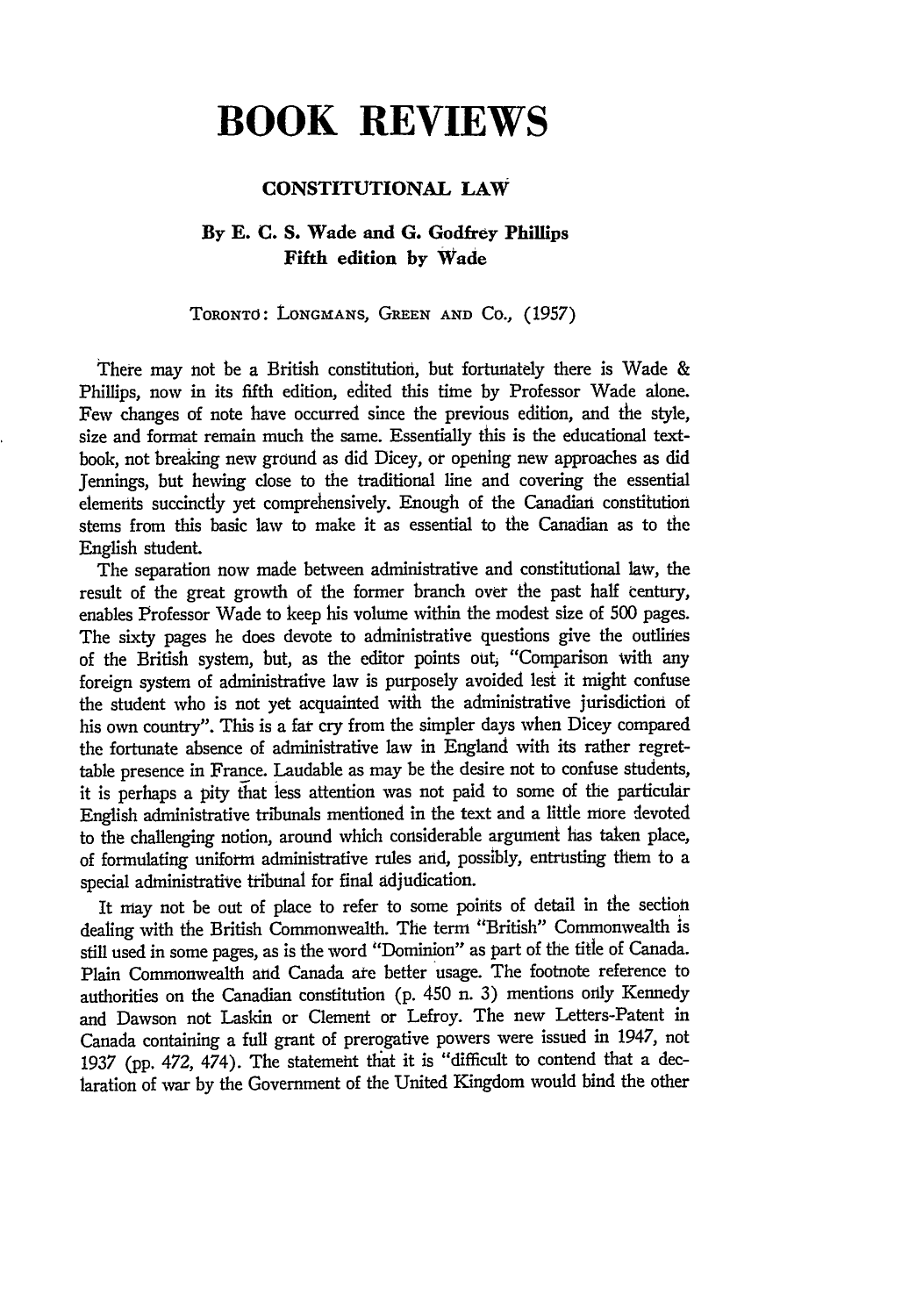#### *McGILL LAW JOURNAL*

members of the Commonwealth without their governments making separate declarations" is strangely cautious in view of the widely accepted notion of the divisibility of the Crown in this respect, and of the separate use of the war and peace power by many of the states of the Commonwealth. A further statement (p. **477)** that "A Member of the Commonwealth can make a declaration of independence which for international validity requires a treaty or some form of recognition", appears to need clarification; a unilateral act of secession **by** a Member already an independent state from the international point of view would seem to require nothing further. These passages indicate a reluctance to carry the implication of Members' independence to its logical conclusion. They detract little from the excellence of the work as a whole.

F. R. Scorr\*

### **TRAITE DE DROIT CIVIL DU QUEBEC - Vol.** 7-bis

### **by Leon Faribault, Q.C.**

## MONTREAL: WILSON **AND** LAFLEUR (1957).

The appearance of the latest volume of the still incomplete "Trudel" series is the most recent addition to the short but growing shelf of books dealing with our civil law. Written by Mr. Léon Faribault, the author of two other volumes of this series, it covers arts. 1041-52 and arts. 1057-78 of the Civil Code. This part of the Code comprises quasi-contracts, obligations resulting from the law, the object of obligations, and the effect of obligations. The last subject particularly is one of vital interest to the profession as it includes the rules of specific performance, contractual damages and default.

Prior to this work there was little if any contemporary writing in these fields of Quebec law, especially with respect to specific performance, a remedy to which most of our authors have devcted scant attention. It was thus normal to hope that Mr. Faribault would provide the sorely-needed exploration and synthesis of the jurisprudence and doctrine. Unfortunately, valuable though it is in some respects, this book is hardly satisfactory.

On the credit side, it is the first really detailed study of the recourses available under art. 1065 C.C. Specific performance, damages and resolution of contracts are discussed with respect to all principal types of contract separately: sale, carriers, mandate, lease and hire, loan, deposit, partnership, gifts, etc. This eminently pragmatic division - these recourses are traditionally studied from

308

<sup>\*</sup>Macdonald Professor of Law, McGill University.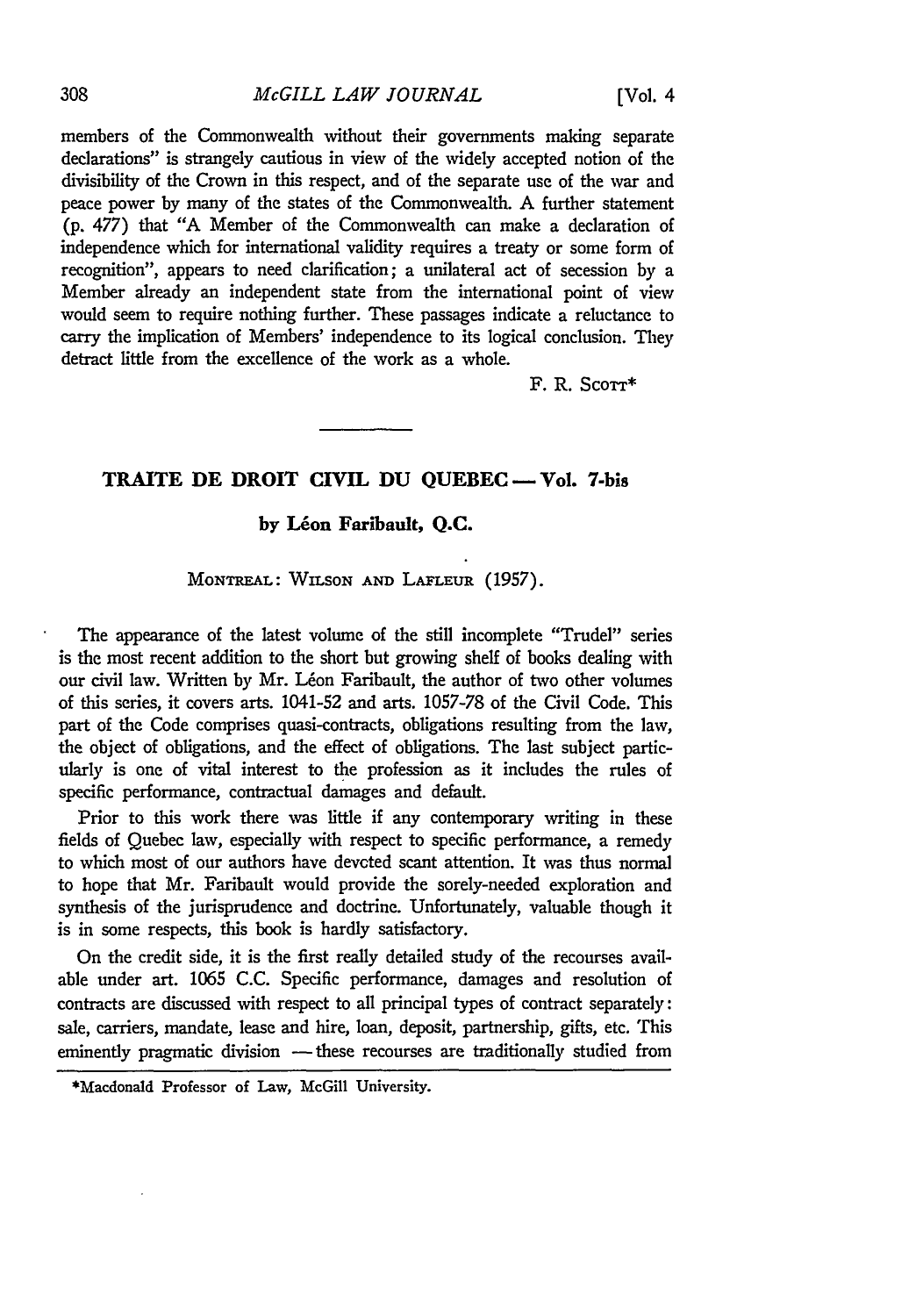the point of view of a three-fold division of obligations in obligations to give, to do, and not to do  $-$  would be very useful in practice if it were preceded by a good general introduction dealing with the guiding principles and if the jurisprudence were organized with clarity and logic. Mr. Faribault's approach, if effectively carried out, would provide an invaluable tool for the practitioner.

However, not only is the introduction far too superficial to be **of** much use, but the practical materials are inadequately handled in many cases and set down without any convincing attempt at organization and comprehension, let alone synthesis. Too many pages of this book, indeed, arouse the suspicion that one is reading a not too coherent compilation of abbreviated headnotes. The skimpy index does not make the use of this book easier.

While much of the important jurisprudence is referred to, there are some puzzling omissions.' Often an important matter is dealt with perfunctorily, while excessive attention is devoted to lesser problems. It is also a bit surprising not to find any discussion of injunctions, at least with respect to the specific performance of negative covenants. These restrictive covenants occur frequently in the business world and there has been a lot of reported litigation concerning their enforcement by means of injunction. Even a short coverage of the subject would have added to the completeness of the book.

The style used to refer to decisions, different though it is from the traditional method of citation, must be familiar to subscribers to this series. Footnotes are generally accurate, although the index contains an unusually high number of misspelled citations (a feature of too many legal textbooks appearing in this province). A more extensive use of footnotes when referring to the doctrinal writers of France would have increased the scholarliness of this volume. While exact references may not be too important to the student, the practitioner or the scholar, for whom this series is presumably published, is entitled to expect at least as high a degree of precision and authoritativeness as is required of any ordinary factum.

Yet, in spite of the serious shortcomings of this book, it has some value as a handy introductory survey of the law and recent jurisprudence in the fields it deals with. And Mr. Faribault is entitled to credit for taking away time from his important functions as *greffier des appels* and producing this pioneering book. The state of our legal literature in Quebec being what it is, it would be unrealistic to demand too much.

#### CLAuDE-ARMAND SHEPPARID\*

**\*Of** the Board of Editors, McGill Law Journal; third year law student.

**<sup>1</sup>E.g.** Larhance *v.* Brissette (1930), 49 K.B. **321;** Corporation of the Town of *Gra;d'- Mre v. L'Hydraulique de Grandi'Mire* (1908), 17 K.B. **83;** *Wills et al v. The Central Rly. Co.* (1915), 24 K.B. 102, (1914), 23 KB. 126; *St. Denis v. Quevillon and Payette* (1915), **51** S.C.R. 603, (1914), **23** K.B. 436; *Pilre v. I'Association Afhldtique d'An"ateurs Nationale* (1911), 20 K.B. 41, to name but a few important decisions.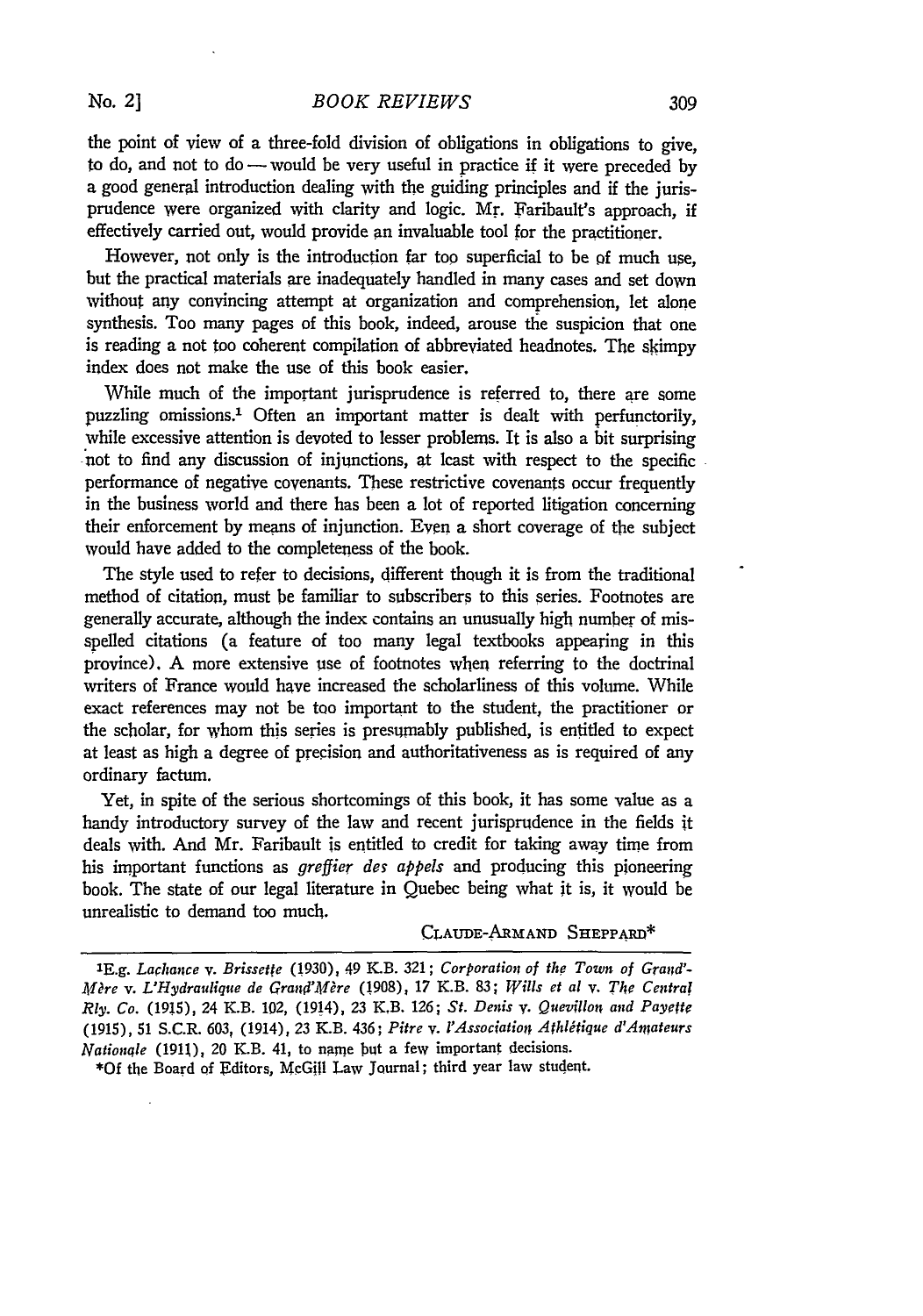## **CASES AND MATERIALS ON INCOME TAX**

# **Compiled and edited by John G. McDonald with a Foreword by G. F. Curtis**

TORONTO: **BUTTERWORTH & Co. (CANADA) LTD.** (1957). **Pp. xl, 695.**

There is perhaps no other field of legislation as that of income tax which pits so relentlessly The State v. The Individual. The law student witnesses from the sidelines a perennial battle of brains where one party searches for the loophole with astuteness and the other for the oversight with grave concern. The annually amended *Income Tax Act* testifies to this constant preoccupation of our Federal Government to tame "its power to destroy" according to the foresight and ingenuity displayed by the Canadian taxpayer. The regulating role of the **2Y2** billion income tax dollars pocketed by the federal treasury annually has been stressed often enough in the light of our economic achievements of the past and prospects for the future; suffice it to say that for more than a decade now the field has warranted an important course of study in the curriculum of all law schools across our country.

Mr. McDonald's worthy contribution to this hazy area of the law is primarily an achievement in providing the student with cases and material heretofore inaccessible in such a well organized and concise form. In most spheres of the law the case book is rapidly becoming what Dean Curtis terms the student's "portable and personal library".<sup>1</sup> Mr. McDonald makes use of this method in such an expert way and with such critical know-how that his work stands out as more than mere reference material but rather as a true text book on the subject.

The *Income Tax Act* by no means appeals to the mind in search of clarity within legislation, and the average law student, basically ignorant of the technical concepts dealt with in the Act, approaches with apprehension the study of undistributed income of corporations, capital element in annuity payments, dividend tax credits, interlocking directorates and so on. The author readily admits in his preface that "this is primarily a stndent's book"<sup>2</sup> and his approach to this complicated legislation remains throughout one aimed at providing the students with the fundamentals of income tax law.

The interposition of interesting articles between judgments or at the outset of various chapters (the majority of the articles are the author's own) allow the reader to grasp an awareness of the complexities underlying the interpretation of a particular section of the Act; once the problem is expertly set out, Mr.

310

lFrom the Foreword **by** Dean **G.** F. Curtis, **p.** V.

<sup>2</sup> Preface, **p. VII.** See also, *inter alia,* **p.** 417.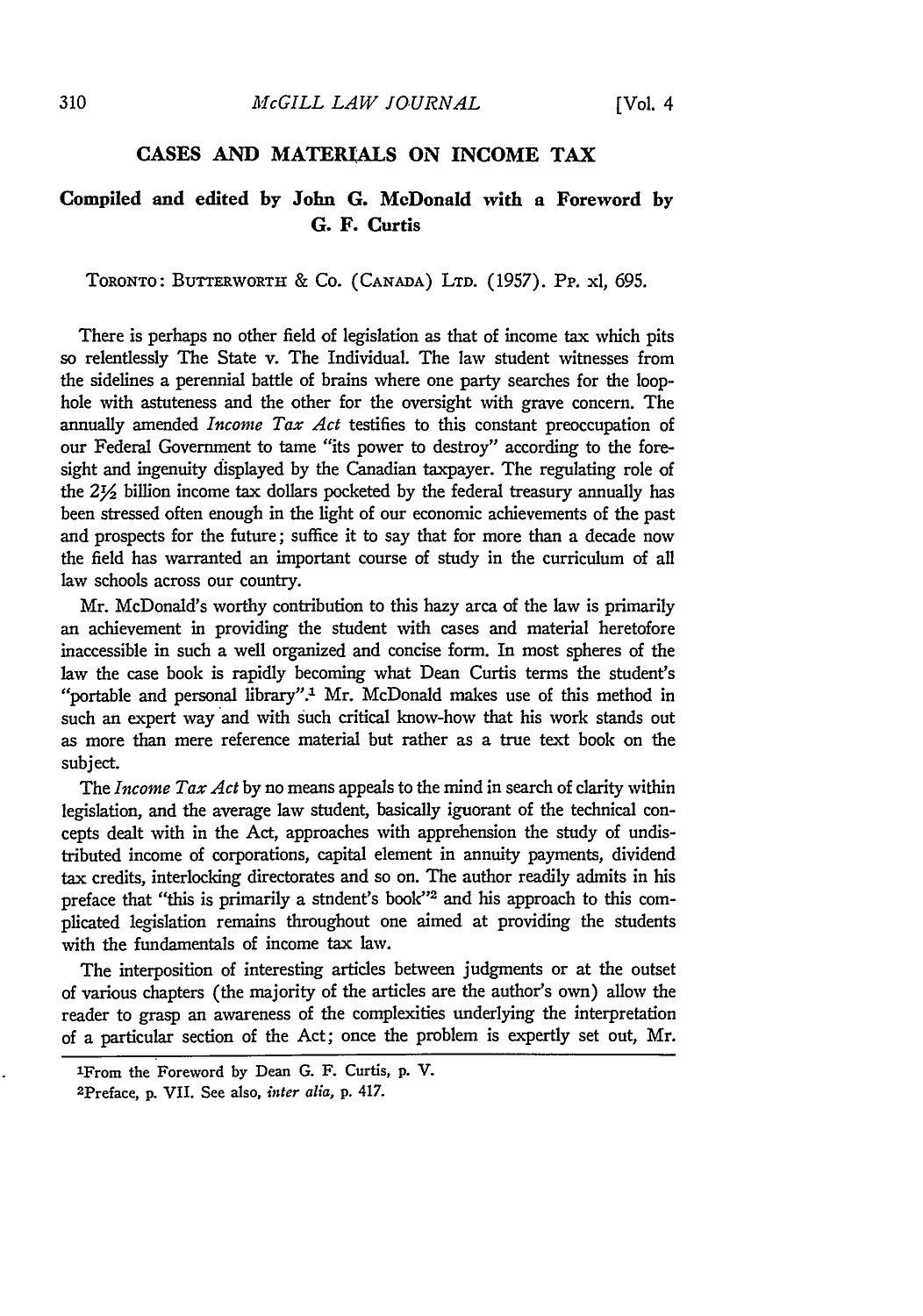McDonald proceeds to edit the opinions of various judges and lawyers. His choice of judicial or quasi-judicial decisions is excellent in that they always succintly sum up the facts (which he otherwise supplies in small print where they do not appear too clearly from the judgment) and provide the juridical reasoning which explains their being inserted under a particular heading. Discussion notes throughout the book provide the interested student with more complex problems and the professor with examination material.

The law school student eager to learn as much as possible in the shortest possible time will find the 600 odd reported cases, the various tables of contents, of statutes, of cases, and the analytical index of invaluable help. To us, Mr. McDonald's book spells a must for the student of income tax law. The basic concepts of this often-amended area of statutory legislation will endure and always stand to be illuminated, in the light of the author's expert grouping of material. It is also our humble opinion that the practitioner will derive an immense profit from adding this case book to his every day library.

YvEs FoRTIER\*

## **THE EVOLUTION OF THE JUDICIAL PROCESS**

#### **by The Hon. James C. MeRuer**

#### CLARKE, IRWIN **AND** Co. **LTD. (1957).** Pp. xl, **115, (\$3.00)**

The paucity of the literary output made in Canada by leading political and judicial figures should alone be sufficient to stimulate interest in this book. The author, the Hon. James C. McRuer, is well known in his capacity as Chief Justice of the High Court of Ontario. Sometimes overlooked, however, is his work as a joint author of the now famous Archambault Report of the Royal Commission on the Penal System of Canada (1937), and his chairmanship of the Royal Commission on Sanity as a Defence in Criminal cases.

The *Evohtion of the Judicial Process* heralds the beginning of what we hope will become a continuing series of publications. The W. M. Martin Lectures, conceived and organized by the Law Society of Saskatchewan, for the furtherance of legal education, promise to be a valuable addition to the field of Canadian legal thought. The first lectures of this series, given in 1956 by Chief Justice McRuer, now form the basis of this book.

In his preface Chief Justice McRuer states that his objective is to stimulate "an objective appraisal and further study of the judicial process as it regulates the domestic affairs of free men, and as a probable organ for the regulation

**<sup>\*</sup>Of the** Board of Editors, McGill Law Journal; third year law student.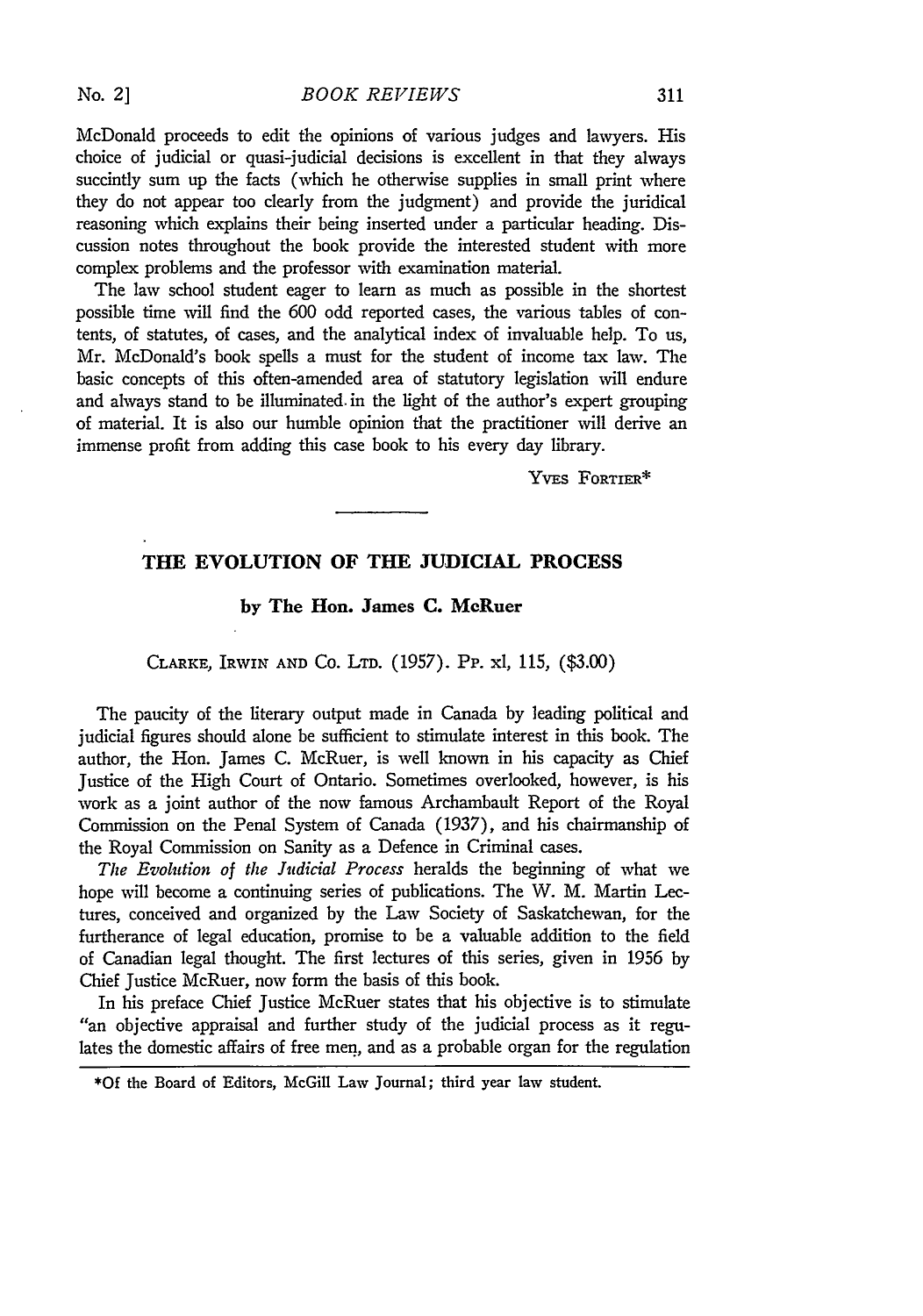of all men in their international affairs." He accordingly points out that "It was not intended... to give a detailed catalogue or comprehensive history of the evolution of the judicial process." It is therefore only fair to evaluate this book in terms of whether or not it fulfills the author's stated and limited objective.

The judicial process is approached from three different points entitled Historical, Contemporary and International. Part one deals almost exclusively with historical development in the United Kingdom. This is unfortunate because it largely results in the retreading of already familiar ground. The fact that the Ordeal was utilized in determining guilt in the East as well as in Europe is however very interesting. We are told that the rationale of the Ordeal was to reveal divine will. The author argues that its common use in both East and West supports his broad and contreversial thesis that "Historically in all states of civilization there has been some recognition on theory at least that there is a natural law of Divine dictation, and justice has been administered as an expression of the Divine will." It is unfortunate that the Chief Justice didn't elaborate more fully on this interesting proposition.

Part two examines the current operations of the judicial process in a variety of countries, including Canada, the United States, the United Kingdom, most European countries, the U.S.S.R. and China. The judicial hierarchies are described along with the differing methods of making judicial appointments. There has always been considerable criticism in Canada of our method of selecting judges. Critics should welcome this opportunity to compare our practice with that of other nations.

Chief Justice McRuer recognizes that our judicial system suffers from imperfections. For example he concurs in the view that litigation is very often too expensive for the average Canadian citizen. Since several European systems were designed to remedy this complaint, he maintains that an examination of these other systems might contribute towards the solution of this problem in Canada. He wisely suggests "that it should be corrected by the legal profession and not in spite of the legal profession."

We are also reminded that due to population growth the present broad jurisdiction of the Supreme Court of Canada will, of necessity have to be limited. The reviewer cannot resist adding that other factors besides sheer population increase might have the effect of precipitating a limitation of the Court's functions. For example, the adoption of a Bill of Rights could theoretically result in a whole new army of litigants marching upon Ottawa to claim its protection.

In its concluding portions, the book traces the development of the judicial process in the international sphere. The Chief Justice displays a swift and somewhat dogmatic impatience with the traditional law, "it can be safely stated that there *is* international law, although variously defined by different writers." Instead, he concentrates upon descriptions of the creation of the Permanent Court of International Justice, the evolution of arbitration as a method of resolving international problems, and the establishment in 1945 of the International Military Tribunal which convened at Nuremberg.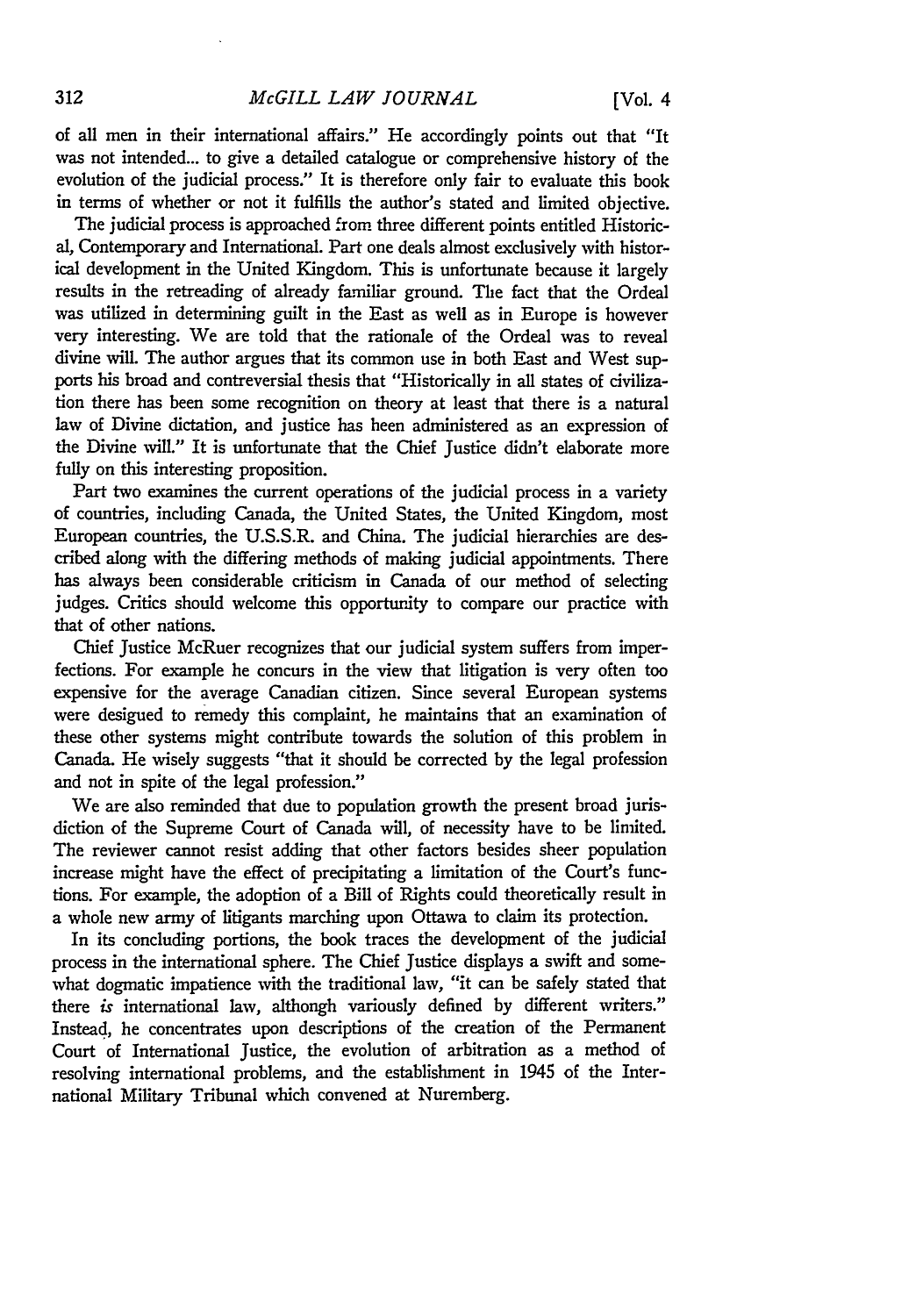It is difficult to disagree with his conclusion that nationalism presents the main obstacle to a general acceptance by nations of an effective international judicial process **-** our only alternative to total destruction.

Chief Justice McRuer has provided us with a lively and interesting little book. It is however unfortunate that he was not more liberal in expressing his own conclusions about the problems posed, as this would certainly have contributed towards the achievement of his stated objective.

RONALD I. CHEFFINS\*

## THE LION AND THE THRONE: **THE LIFE AND TIMES OF SIR EDWARD COKE (1552-1634)**

#### **By Catherine Drinker Bowen**

**BOSTON:** LITTLE, BROWN & COMPANY. **TORONTO: LITTLE, BROWN & COMPANY (CANADA) LIMITED.** Pp. xiii, **652. (\$6.75)**

This stirring and evocative biography of one of the giants of the Common Law was written primarily with the American lay reader in mind. But its sharp insight into the politically and constitutionally turbulent transition period from Elizabeth I to Charles I should be even more interesting to the lawyer, who will have the feeling of coming face to face with some of the molders of those personal and Parliamentary rights which are today taken almost for granted. This should apply, *a fortiori,* to the Quebec practitioner or student, who, by the very nature of the codification of much of his private law and the approach of the commentators in clarifying and synthesizing, may be less conscious than his common-law confreres of the tremendous impact of individual men on the law, in development as well as action.

Coke was thoroughly and passionately devoted to the law, as barrister, judge, and teacher. "Knowledge of the law is like a deep well, out of which each man draweth according to the strength of his understanding. He that reacheth deepest, he seeth the amiable and admirable secrets of the law." And he did reach deeply, almost pedantically, in his drawn-out recitals of ancient statutes and maxims to support a legal pleading or a political view. He was an assiduous reporter of his own and others' cases--"And so it was clearly holden Pasch. 14 Eliz. in the court of common pleas, which I my self heard"-and these reports were widely used for three hundred years in England and the United States.

**No.** *2]*

<sup>\*</sup>Teaching Fellow, Faculty of Law, McGill University.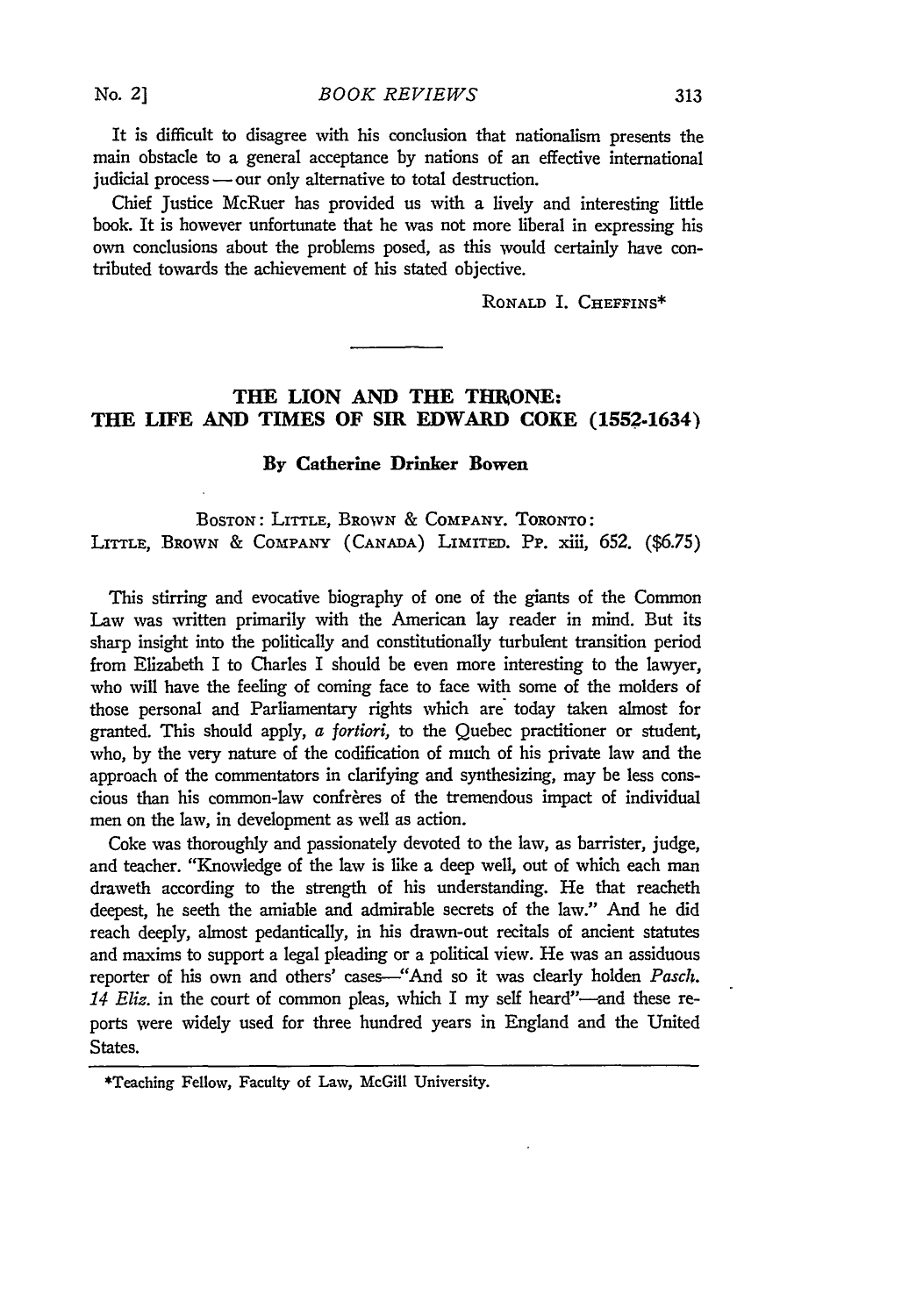*His Institutes,* first published in 1628, were one of the earlier attempts to "codify" or comprehend the already massive accretions of the common law, "to open some windowes of the-law, and to let in more light to the student, or move him to doubt." Mrs. Bowen's biography numbers some of the leading statesmen of the American Revolution among those who have laboured through and were weaned on his very detailed works, especially his *Commentary upon Littleton,* the first volume of the four which comprised the *Institutes.* These were, incidentally, among the first legal treatises to be written in English; even his *Reports* were in the traditional law French, with Latin prefaces.

But his scholarlship and delight in the common law ("The best and most common birth-right that the subject hath for the safeguard and defence, not only of his goods, lands and revenues, but of his wife and children, his body, fame and life also.") went far beyond teaching and practice, forming the basis for his opposition to the unbounded exercise of the royal prerogative claimed **by** James and Charles and their supporters. "The common law hath admeasured the King's prerogative," he recited to Parliament. He had grown up under the first Elizabeth, who respected Parliament and needed it for the subsidies to carry on preparations against Spain, but who yielded not a fraction of her prerogative, and knew how to guard it with political adroitness as well as royal presumption. His later experiences were with Kings less skilled, less wellloved, though no less determined. Opposing the royal will was not a thing to be done lightly in those times. But oppose it he did as parliament man and as judge. Even though, as Chief Justice, he had to humble himself on all fours before James after pronouncing *it,* he risked the King's anger with a statement daring in its bluntness. In reply to James' avowal that "he would ever protect the common law", Coke retorted that "the common law protecteth the King." Again, his leadership in the stand against James for the privileges of Parliament, during the 1621 session, cost him seven months in the Tower, Still he spoke out, and at the ripe but vigorous age of seventy-six, was a guiding spirit in the 1628 Parliament of Charles I that reiterated in the Petition of Right all that Englishmen had gained to that time in the way of freedom of person and of speech. Coke was a monarchist, but far from being a "lion *under* the throne" as Francis Bacon would have the judges, he was the voice that cried. (paraphrasing Bracton, typically strengthening his claims with reference to legal authorities) "The King is under God and the law." It took the learning, intelligence and drive of a Coke to justify legally and to manceuvre politically the growing sovereiguty of Parliament. It is interesting that it was such men, essentially conservative and loyal to their country and King, steeped in English traditions (especially those of the law), who brought about the beginnings of political revolution and modem concepts of political rights. "The oldest ways are the surest ways," they said. Their special quality was their concurrent and supervening loyalty to principle, and an instinctive sense of going just beyond far enough without going too far. Foremost among them, Coke always stood his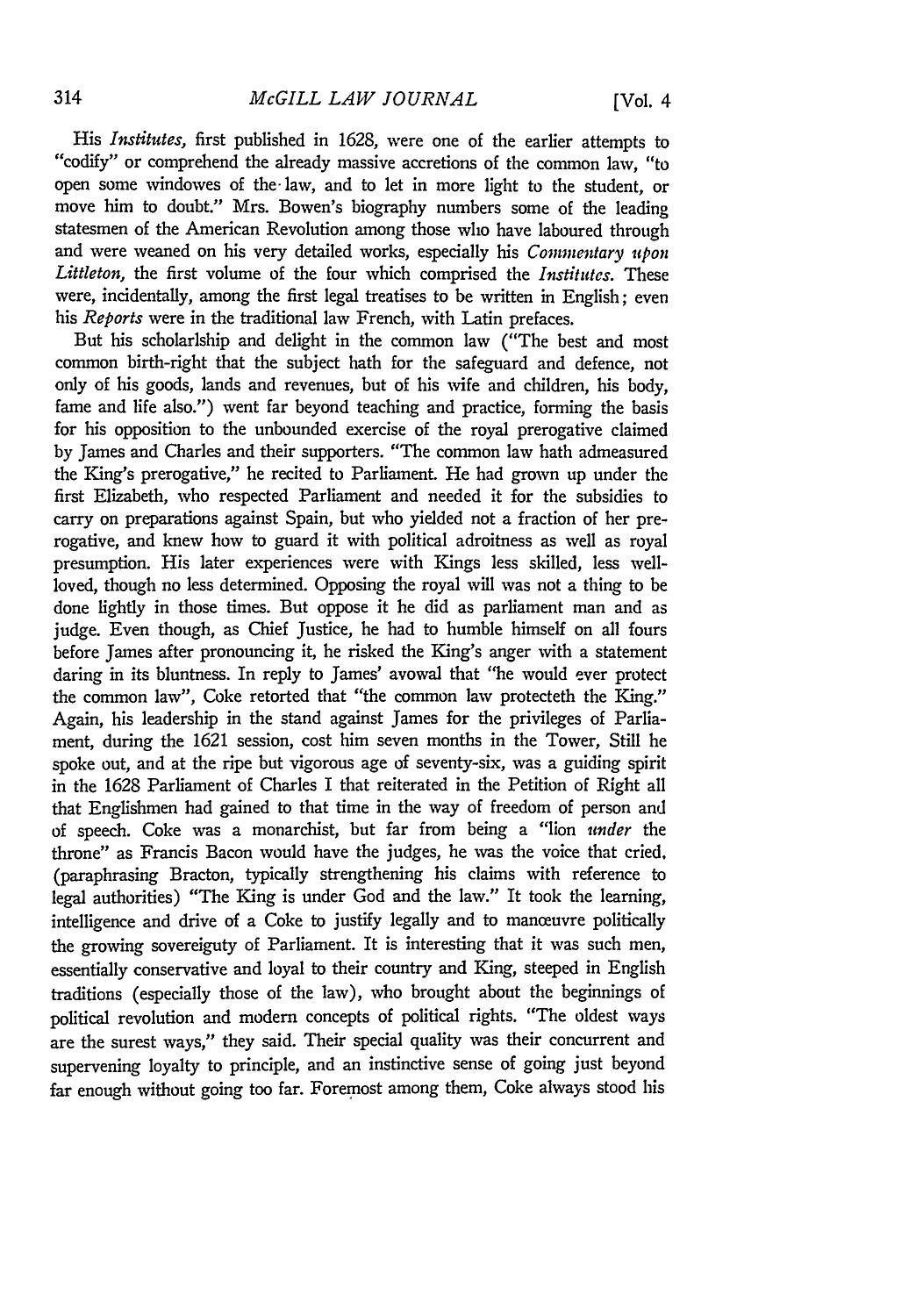ground and spoke his mind. "Not that I distrust the King, but that I cannot take his trust but in a Parliamentary way."

As with the royal prerogative, so with the ecclesiastical courts, with Chancery and the High Commission. When he suffered temporary eclipse, having been dismissed from his position as Chief Justice of King's Bench (hence, *Chief Justice Totius Anglia)* in 1616, it was said succintly that "pride, prohibitions, premunire and prerogative" had been his undoing. The last three refer principally to his procedural and jurisdictional battles with Chancery and the King, his advocacy of the independence of the judiciary from direct royal interference, and his holding the common law to prevail over all; the first, to his steadfastness and refusal to yield on matters of law and principle.

His opponents were formidable, and his private and public life seemed to get very much intermixed. Francis Bacon, that many-sided genius and his opposite in terms of personality, had been a life-long rival for royal favour, for public office, and even had sought unsuccessfully, the hand of Lady Hatton who was to become Coke's second wife. (This was one of the few times Coke might have won **by** having been the loser; theirs was a most unfortunate match, and their prolonged bickering was a public as well as private matter, with legal actions taken on both sides, carrying-off **by** mother and violent recapture **by** father of their mutual daughter, and constant attempts on Lady Hatton's part to undermine him at court. This daughter's indiscretions, the prodigious and constant indebtedness of his sons as well as his conjugal difficulties seem to have been the major private thorns in the side of a man who sired and supported eight children, but probably fathered the law with greater devotion, in terms of time at least.) Ellesmere, Bacon's predecessor as Lord Chancellor was another potent rival. In fact, many of the lords of the blood and of old family regarded Coke (and most lawyers) as rude parvenus; Burghley was his only important friend on the Privy Council. Though Bacon was instrumental in humbling Coke, the former's impeachment while Lord Chancellor was to be much more abject a fall.

The biography, in conveying these and other aspects of Coke's family, social and official life, gives a vivid picture of his times. His combination of scholarship with a hard-driving, aggressive and wordly personality were typical of the England of the post Renaissance and post-Reformation; his country was vigorous and unphlegmatic, on the long rise to world leadership that was to end only with the World Wars of our own century: Coke participated either as judge or Queen's Attorney-General in some of the most famous political trials of the day, such as those of Essex, Raleigh, Father Garnett and the Gunpowder Plotters. His demeanour as advocate was in sharp contrast with that as judge. He was known as a ruthless prosecutor; his conduct of the trial of Raleigh, for instance, was vicious enough to draw hisses from the gallery, and his penchant for advocacy came to the fore on occasion, even while judge. He was bitterly anti-Catholic and detested Spain.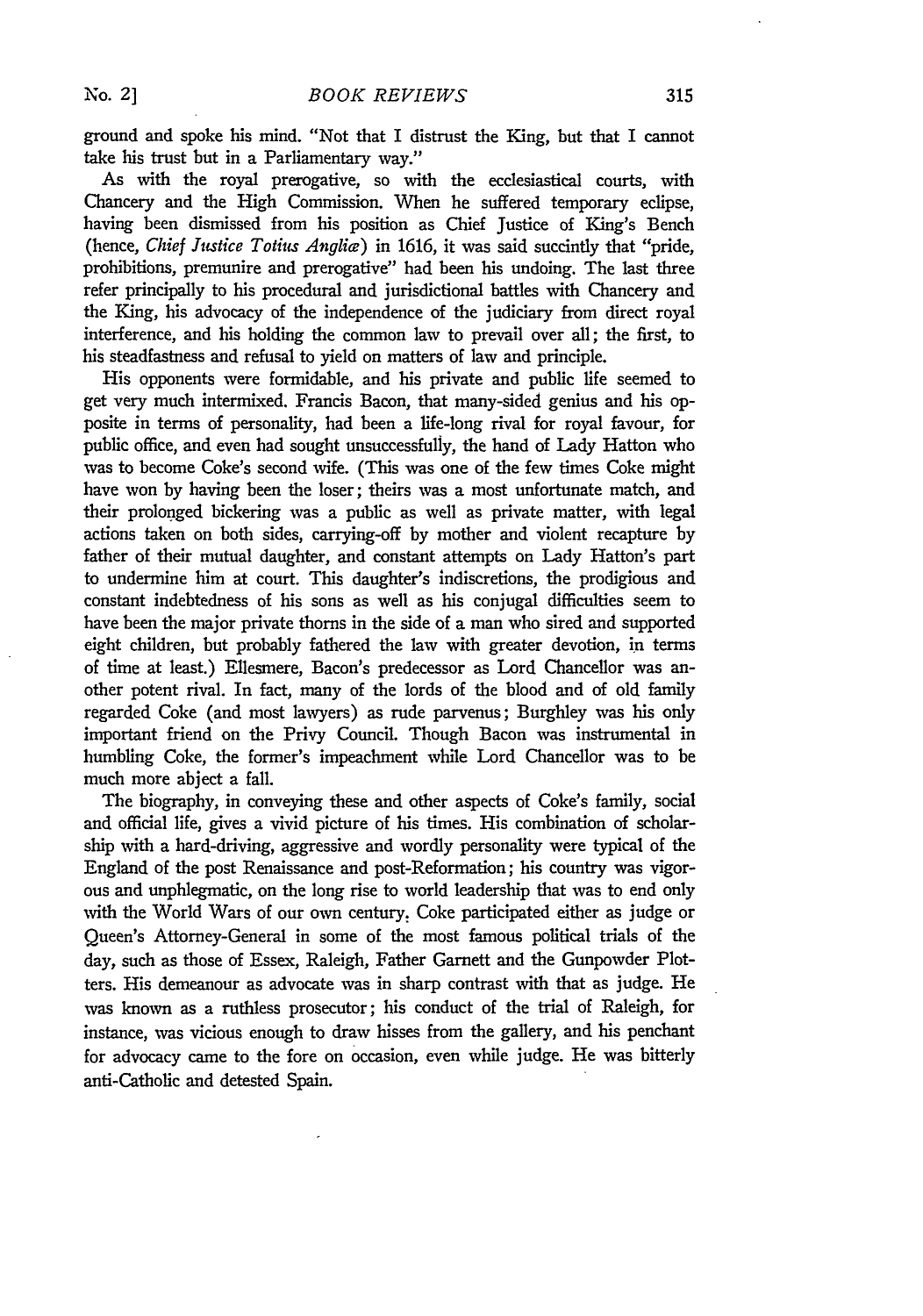But in all these weaknesses as well as strengths, he reflected the temper of his times, political and legal. The common law had already crystallized into a formalistic and harsh system, but one which many writers have held suited the English temperament, providing as it did a rigorous certainty, if not a merciful and flexible justice. This was a time of cruel penalties, hangings on a wholesale scale, drawings and quarterings (and worse). Confessions were still obtained by torture or threat of it, condemnation made on hearsay. Judges were as zealous to prosecute as were the Crown attornies. This was a time of treasonable plot and counter-plot among Englishmen, with Spain always somewhere in the background. Religious toleration was viewed as a weakness, incompatible with national welfare; politics, nationality and religion were all one bundle in the eyes of 16th and 17th century Europe. It was to be centuries before England completely outgrew the superstitions of barbarism and medievalism.

The picture Mrs. Bowen draws so well is that of a well-rounded and completely human person, very active and influential legally and politically in a fascinating and, for posterity, a very important time. Her style and thorough documentation, her evident interest in her subject and the care with which she approached it, will provide most enjoyable and beneficial reading for all those concerned with the law and with history; this writer finds it easy to recommend this book with enthusiasm.

B. ROBERT BENSON\*

## **AIMS AND METHODS OF LEGAL RESEARCH**

Conference held at the University of Michigan Law School, **Nov. 4-5, 1955.**

EDITED BY ALFRED F. CONARD. ANN ARBOR: MICHIGAN LEGAL PUBLICATIONS **(1957). Pp.** x, **199.**

In November *1955,* a number of American legal scholars met at the University of Michigan Law School to discuss the aims and methods of legal research. The papers presented by seven of them, together with the comments of nineteen deans, professors of law and judges were recently published by Michigan Legal Publications.

Every report of such a symposium is necessarily uneven in value; and this book is no exception. However, the quality of the participants, the frankness of their remarks, and specially the absence of any single and pompous opinion render the reading of this report remarkably interesting.

The major criticism one can make of Professor Karl Llewellyn's paper on

**\*Of** the Board of Editors, McGill Law Journal; third year law student.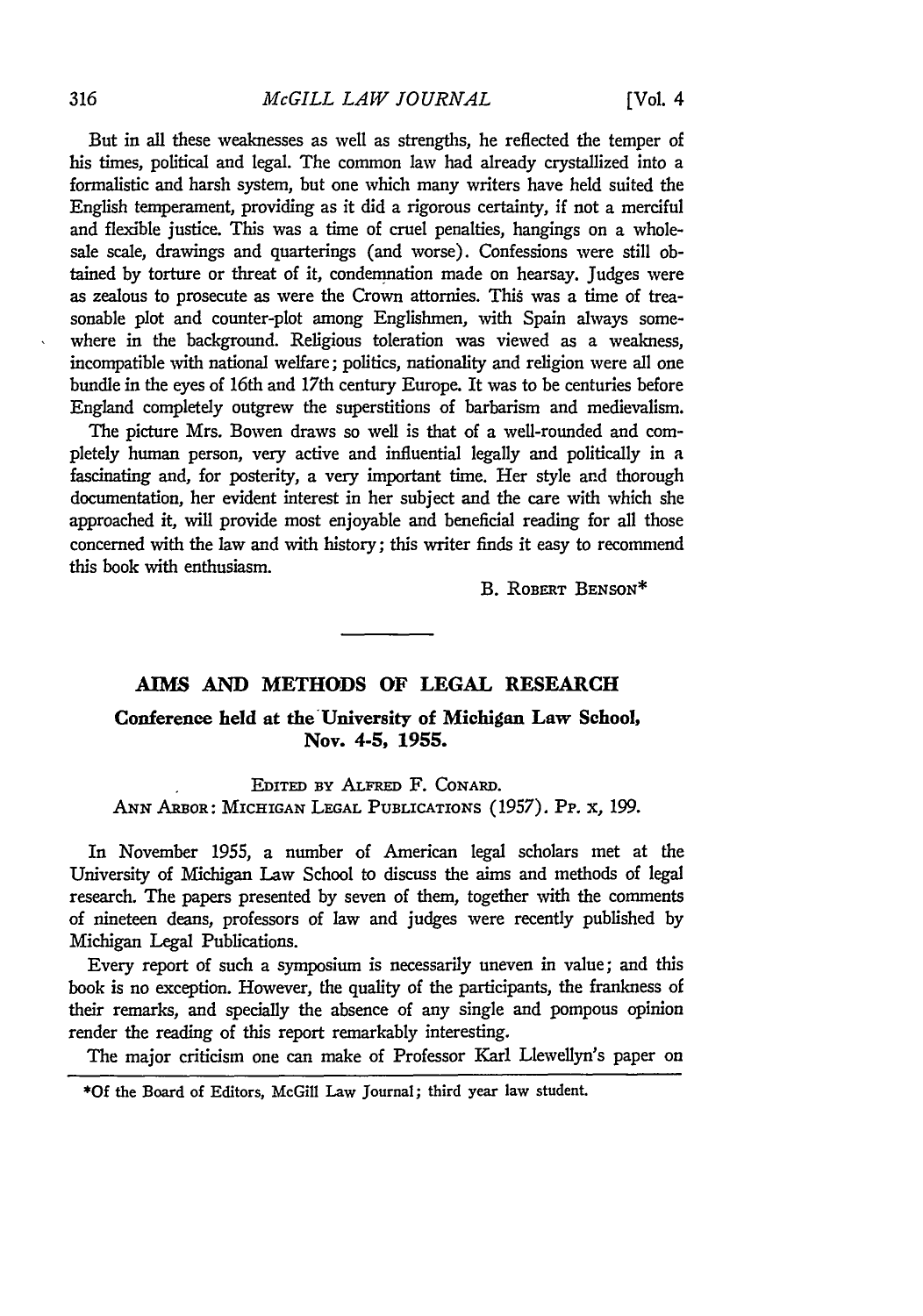*Social Significance in Legal Problems* is the style of its presentation--or rather the lack of it. The following example, chosen at random, will render any further comment on this point unnecessary:

"I've written down a lot of stuff here that I am not going to read to you, except<br>when I manage to get something phrased rather nicely, that I just don't want to<br>let go because it tastes good, and I want to let the particu

The main theme of Mr. Llewellyn's essay is the emphasis on research in the "other-than-doctrinal" field, on "fact research." These are **by** no means new words in the author's mouth, as he was writing in 1929:

"We shall not get down to the real study of 'how rules work' until we come to see that until we know how a rule *works,* we don't know what a rule **is."I**

His opinion on the point is now widely accepted in the United States, $^2$  and in Canada, it was sanctioned to a certain extent **by** the Committee of the Canadian Bar Association on Legal Research, in its report of 1956:

"(Law) is concerned first and foremost with human behaviour and human relations in a given social context."<sup>3</sup>

But, to borrow the words of Professor Burke Shartel, in his remarks following the delivery of Llewellyn's paper, the latter is "extremely general and vague.

In the second essay, *Research for Legislation,* Professor Charles B. Nutting offers more practical aims for legal research. After having explained the function of legislation, he states:

"Statutory drafting offers an opportunity for exactly the type of legal research I think we should encourage law students to do."

The author suggests, as one practical example, the Codification of the Common Law, a subject which has been recently examined in this Province **by** Mr. Walter **S.** Johnson.4 As a more modest undertaking, Professor Nutting suggests the drafting of model statutes in such fields as litigations involving claims for personal injuries, one which needs much study and legislation this side of the border.

The Committee on Legal Research speaks of a new duty incumbent upon the legal profession: that of law reform.5 This paper suggests the means to fulfill this new duty.

The most interesting text in the book is undoubtedly Professor Yntema's essay, entitled *"Looking out of the Cave"--Some Remarks on Comparative*

*<sup>1</sup>Handbook of the Association of American Law Schools* (1929), **p. 35.**

<sup>2&</sup>quot;The bedrock of our legal order is the proposition that legal order is not an end in itself; law justifies itself only as it serves the fuller life of the whole people"; Hurst, Research Responsibility of University Law Schools (1957), 10 Journal of Legal **Ed.** 147.

<sup>3</sup>Report of the Committee on Legal Research (1956), 34 Can. Bar. Rev. 999, at **p.** 1002.

<sup>4</sup>The Codification of the Common Law (1957), **17** R. du B. 165. 5Loc. cit., at **p.** 1034.